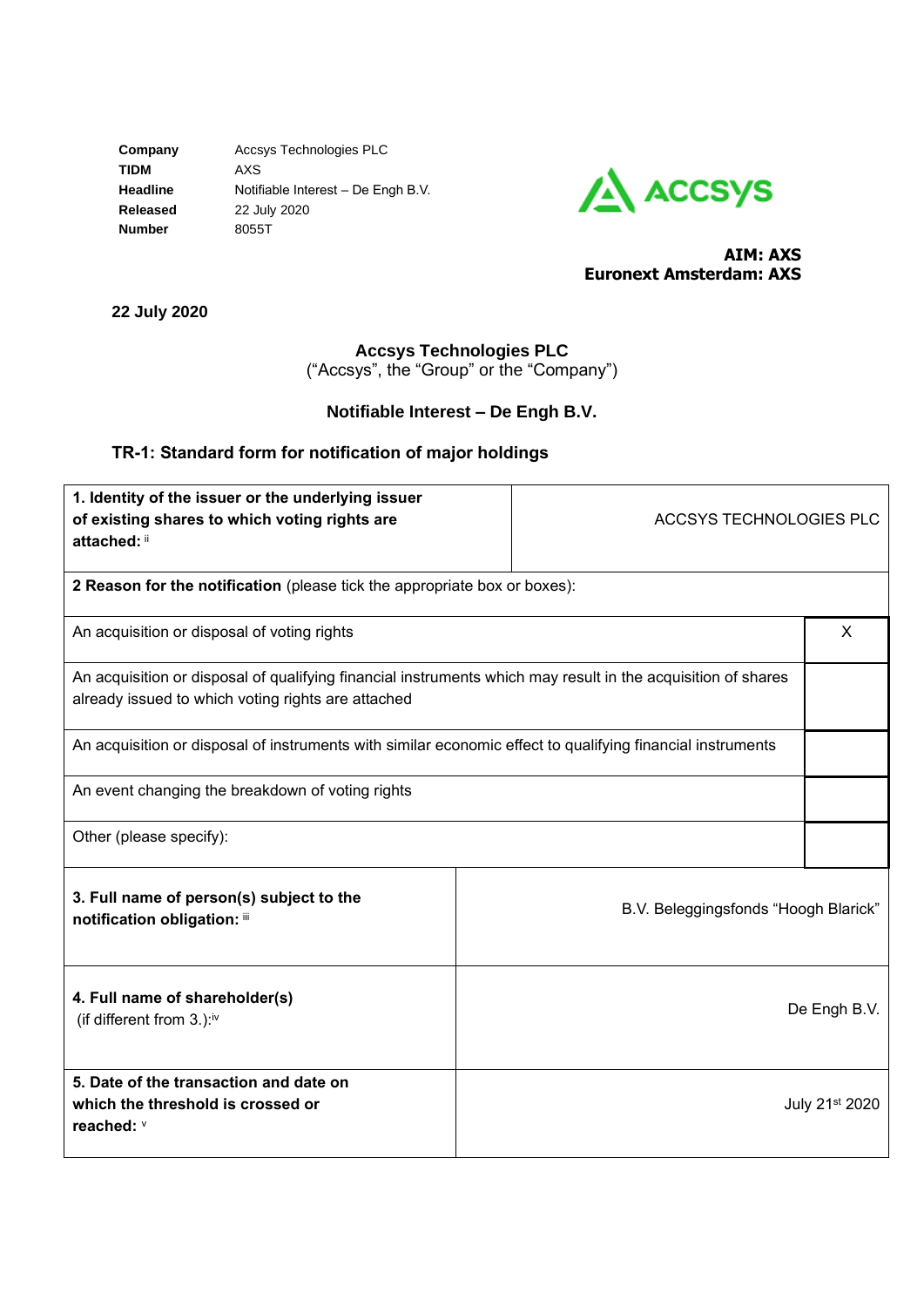| 6. Date on which issuer notified:                                                                                  |                                                               |                            |                                                           |                                                      |               |                 | July 21st 2020 |
|--------------------------------------------------------------------------------------------------------------------|---------------------------------------------------------------|----------------------------|-----------------------------------------------------------|------------------------------------------------------|---------------|-----------------|----------------|
| 7. Threshold(s) that is/are crossed or<br>reached: Vi, Vii                                                         |                                                               |                            |                                                           | 7.0%                                                 |               |                 |                |
| 8. Notified details:                                                                                               |                                                               |                            |                                                           |                                                      |               |                 |                |
| A: Voting rights attached to shares vili, ix                                                                       |                                                               |                            |                                                           |                                                      |               |                 |                |
| Class/type of<br>shares                                                                                            | <b>Situation previous</b><br>to the triggering<br>transaction |                            |                                                           | Resulting situation after the triggering transaction |               |                 |                |
| if possible using<br><b>Number</b><br>the ISIN CODE<br>of<br>of<br><b>Shares</b><br><b>Voting</b><br><b>Rights</b> | <b>Number</b>                                                 | <b>Number</b><br>of shares | <b>Number of voting</b><br>% of voting rights x<br>rights |                                                      |               |                 |                |
|                                                                                                                    |                                                               | <b>Direct</b>              | Direct <b>xi</b>                                          | <b>Indire</b><br>$ct^{\overline{x}i}$                | <b>Direct</b> | <b>Indirect</b> |                |
| GB00BQQFX454                                                                                                       | 11,233,151                                                    | 11,233,151                 | 12,025,603                                                | 12,025,603                                           | n.a.          | 7.320%          | n.a.%          |

| <b>B: Qualifying Financial Instruments</b>           |                                |                                           |                                                                                                           |                       |
|------------------------------------------------------|--------------------------------|-------------------------------------------|-----------------------------------------------------------------------------------------------------------|-----------------------|
| Resulting situation after the triggering transaction |                                |                                           |                                                                                                           |                       |
| <b>Type of financial</b><br>instrument               | <b>Expiration</b><br>date xiii | Exercise/<br><b>Conversion Period xiv</b> | <b>Number of voting</b><br>rights that may be<br>acquired if the<br>instrument is<br>exercised/converted. | % of voting<br>rights |
|                                                      |                                |                                           |                                                                                                           |                       |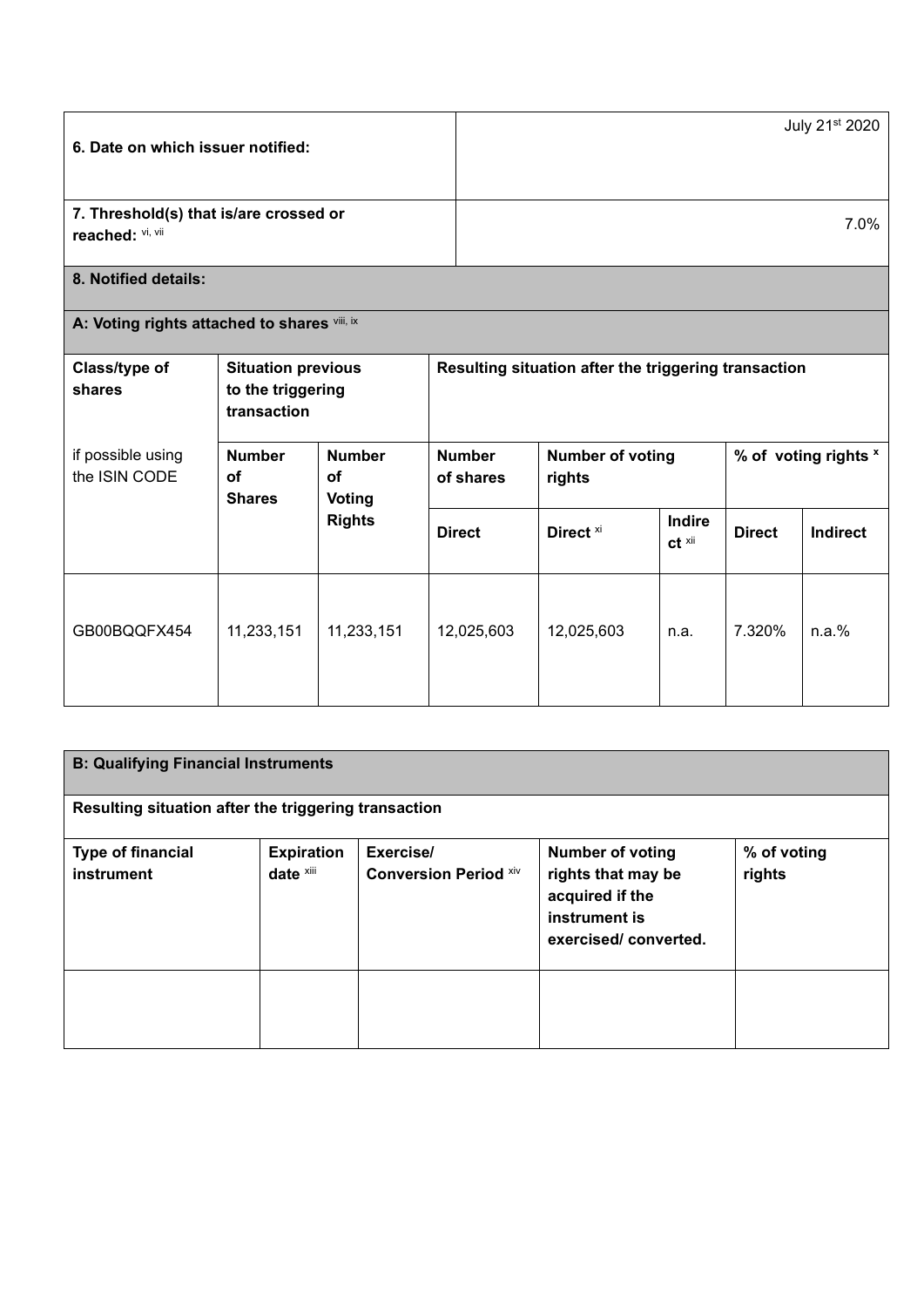### C: Financial Instruments with similar economic effect to Qualifying Financial Instruments **xv, xvi Resulting situation after the triggering transaction Type of financial instrument Exercise price Expiratio n date** xvii **Exercise/ Conversion period** xviii **Number of voting rights instrument refers to % of voting rights** xix, xx **Nominal Delta**

| Total (A+B+C)                                                                                                                                    |                             |  |  |
|--------------------------------------------------------------------------------------------------------------------------------------------------|-----------------------------|--|--|
| <b>Number of voting rights</b>                                                                                                                   | Percentage of voting rights |  |  |
| 12,025,603                                                                                                                                       | 7.320%                      |  |  |
| 9. Chain of controlled undertakings through which the voting rights and/or the<br>financial instruments are effectively held, if applicable: xxi |                             |  |  |
|                                                                                                                                                  |                             |  |  |
|                                                                                                                                                  |                             |  |  |
|                                                                                                                                                  |                             |  |  |
|                                                                                                                                                  |                             |  |  |

| <b>Proxy Voting:</b>                                                |  |
|---------------------------------------------------------------------|--|
| 10. Name of the proxy holder:                                       |  |
| 11. Number of voting rights proxy holder will cease<br>to hold:     |  |
| 12. Date on which proxy holder will cease to hold<br>voting rights: |  |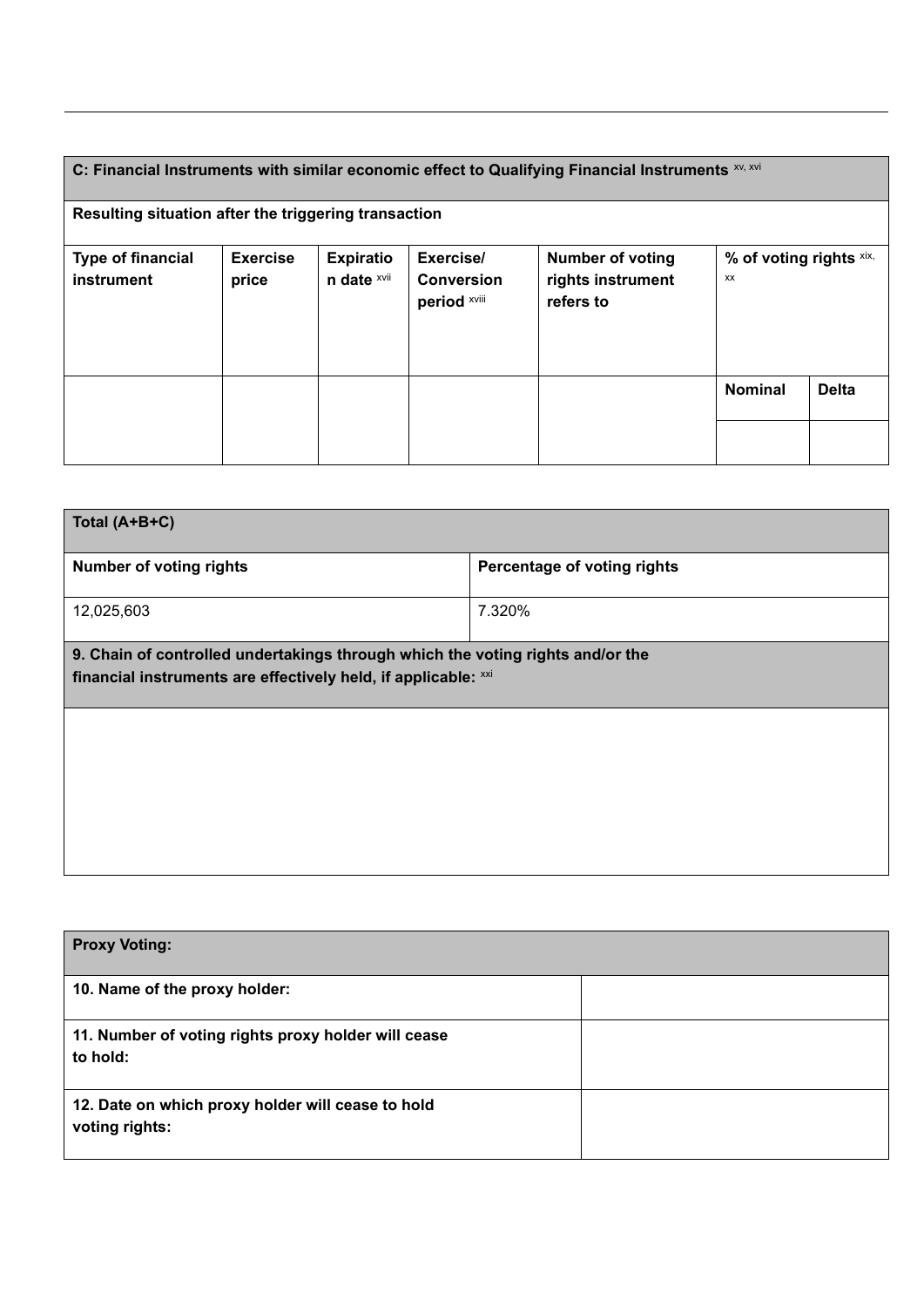| 13. Additional information:   |  |
|-------------------------------|--|
| 14. Contact name:             |  |
| 15. Contact telephone number: |  |

#### **Ends**

**For further information, please contact:**

| <b>Accsys Technologies PLC</b>                                                           | Robert Harris, CEO<br>William Rudge, FD     | via FTI Consulting                  |
|------------------------------------------------------------------------------------------|---------------------------------------------|-------------------------------------|
| <b>Numis Securities Limited -</b><br><b>Nominated Adviser and</b><br><b>Joint Broker</b> | Oliver Hardy (NOMAD)<br>Ben Stoop           | +44 (0) 20 7260 1000                |
| Investec Bank plc - Joint<br><b>Broker</b>                                               | Carlton Nelson<br>James Rudd<br>Alex Wright | +44 (0) 20 7597 5970                |
| <b>FTI Consulting</b>                                                                    | Matthew O'Keeffe<br>Alex Le May             | +44 (0) 20 3727 1340                |
| Off the Grid (The<br>Netherlands)                                                        | <b>Frank Neervoort</b><br>Yvonne Derkse     | +31 681 734 236<br>+31 622 37 96 66 |

#### **Notes to editors:**

**Accsys** (Accsys Technologies PLC) is a fast-growing business with a purpose: changing wood to change the world. The company combines chemistry, technology and ingenuity to make high performance wood products that are extremely durable and stable, opening new opportunities for the built environment and giving the world a choice to build sustainably.

Accsys transforms fast-growing, certified sustainable wood into building materials with characteristics that match or better those of man-made, intensely resource-depleting and heavily carbon-polluting alternatives.

The company's primary focus is on the production of Accoya® wood and Tricoya® wood elements, as well as technology licensing via its subsidiaries Titan Wood Limited and Tricoya Technologies Limited. Accsys has its head office in London, UK, production operations in Arnhem, the Netherlands, an American office in Dallas, Texas, and is constructing the world's first Tricoya® plant in Hull, UK.

Accsys is committed to a more sustainable world, and uses abundantly available wood sources that are certified as sustainable. With our business model already aligned with several UN Sustainable Development Goals, Accsys is currently working on identifying further strategic ESG priorities to have an even greater positive impact on the world.